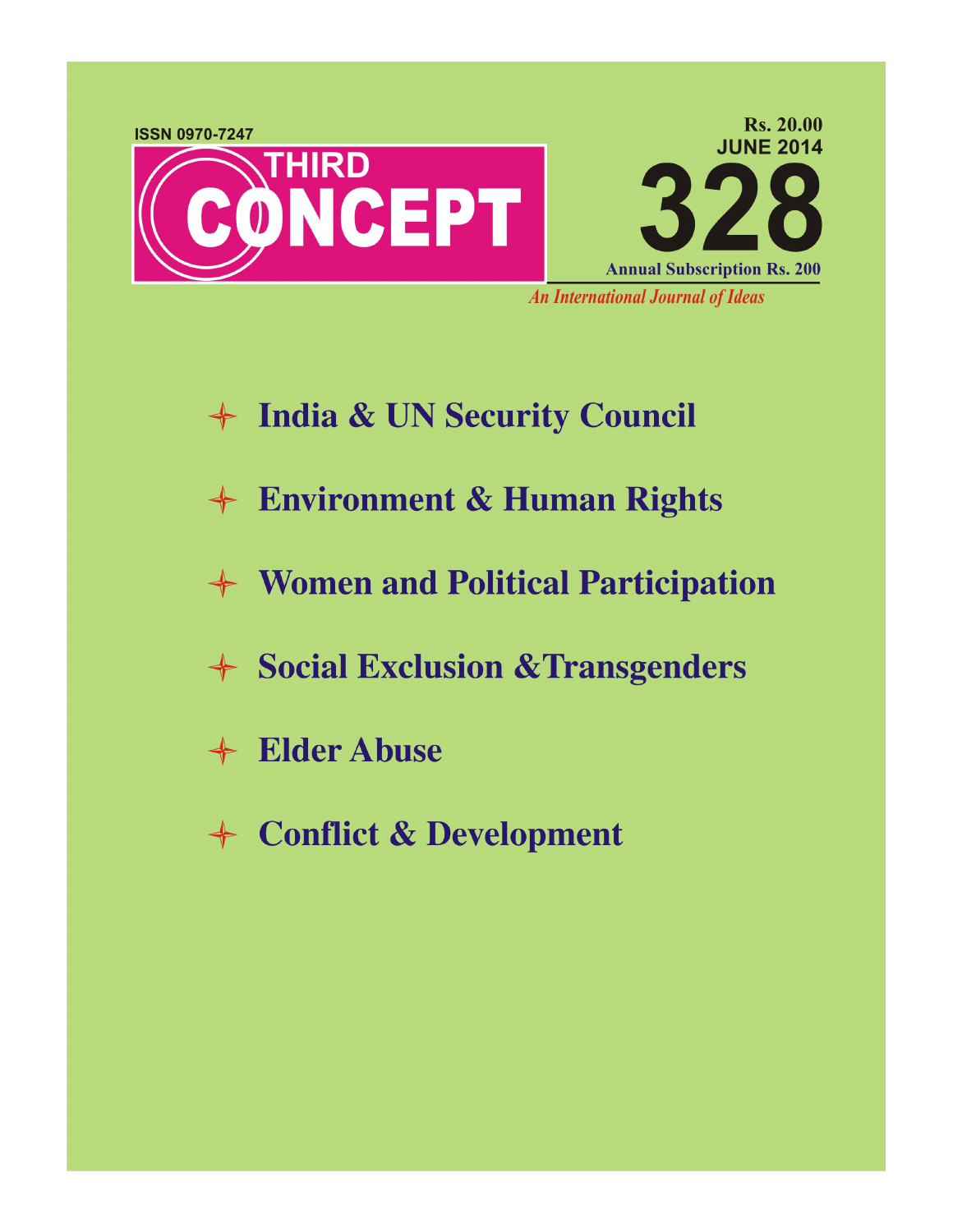## **Recalibrating Economy**

ecent years have witnessed India's economic growth falling into a tailspin. According to some experts, factors like bureaucratic gridlock, internal party bickering and renegade ministers of the outgoing government were responsible for dragging the economy down. Another binding constraint to economic growth was dysfunctional decision-making in Delhi. For bulk part of the past year, growth rate continued to languish below 5 per cent and retail inflation averaged about 10 per cent during the same period. According to one expert, the global economic climate has turned far more adverse since the financial crisis of 2008, which has long-term implications for India and to which the policy makers of the preceding regime failed to respond in a more concrete manner. The predecessor government made numerous strategic errors that alarmingly contributed to economic mess. Some experts feel that the outgoing government "hubristically misread the economic boom to assume that India can continue to grow rapidly on autopilot." The policy paralysis even rendered the efforts of the Reserve Bank of India futile whenever it tried to cool down an overheated economy.

The massive revenue garnered by the government during the boom period was expended on all kinds of spending plans without any strategic and rational planning and subsequently the same dispensation was found struggling to find ways to fund those plans. According to broad estimates, the cumulative spending on subsidies since 2004 had accumulated to the tune of Rs.12 trillion by the closing pat of 2013. Undoubtedly demand was stimulated; nevertheless, a string of policy errors choked supplies. Under such circumstances, it was but natural that the excess domestic demand fed inflation as well as spilled over into the trade account.

Despite the decline in the burden of public debt, India still has by far the highest fiscal deficit among the major global economies. India has clearly emerged as a laggard and it continues to report a large primary deficit. Some experts hold fiscal profligacy responsible for giving rise to many economic problems in the country. The prevalent economic problems are not just attributable to a collapse of economic strategy but the usual outcome of the policy paralysis that afflicted the preceding regime, with its deep suspicion of economic reforms, a lax attitude towards spending commitments and a clear preference for subsidies rather than public investment. The new incumbent dispensation has heightened the expectations and aspirations of the people. especially the youth which is restless and expects quick transposition of those aspirations. Market forces along with investors are somewhat ebullient about the economy's prospects. The new dispensation has yet to manifest any precise strategic plans to tackle India's three major growth constraints: persistent food price inflation, the deep financial distress of most infrastructure companies, and lack of jobs for young people entering the workforce. Merely quick decision making seldom yields good results unless it is backed by right strategy.

There is no denying the fact that the new dispensation inherits a sluggish economy, persistently high inflation, an investment collapse and a public finance mess. The country has been pushed into this quandary because of faulty policies. The way out of this messy situation calls for a new political vision rather than replication of the old one. Many experts feel that the economic strategy that draws from such a new political vision should focus on attacking inflation, bringing the investment cycle back on track, cutting subsidies and getting serious about economic reforms. The key is not demand management but more asset creation. In other words, India needs supply-side economics. The recently released UN World Economic Situation and Prospects (WESP) 2014 mid-year update says India's economy would grow by 5 per cent in 2014 and 5.5 per cent in 2015, only slightly up from 4.8 per cent in 2013 and 4.7 per cent in 2012. The World Bank has projected an economic growth rate of 5.7 per cent in fiscal year 2014 for India, while IMF has pegged the growth forecast at 5.4 per cent in 2014 for the country. In the wake of these reports, it is safe to assume that new dispensation is confronted with Herculean task of infusing a fresh vitality into an ailing economy and it holds a key to its future success or failure. Economic buoyancy can be its talisman.  $-BK$ 

5

THIRD CONCEPT, JUNE 2014